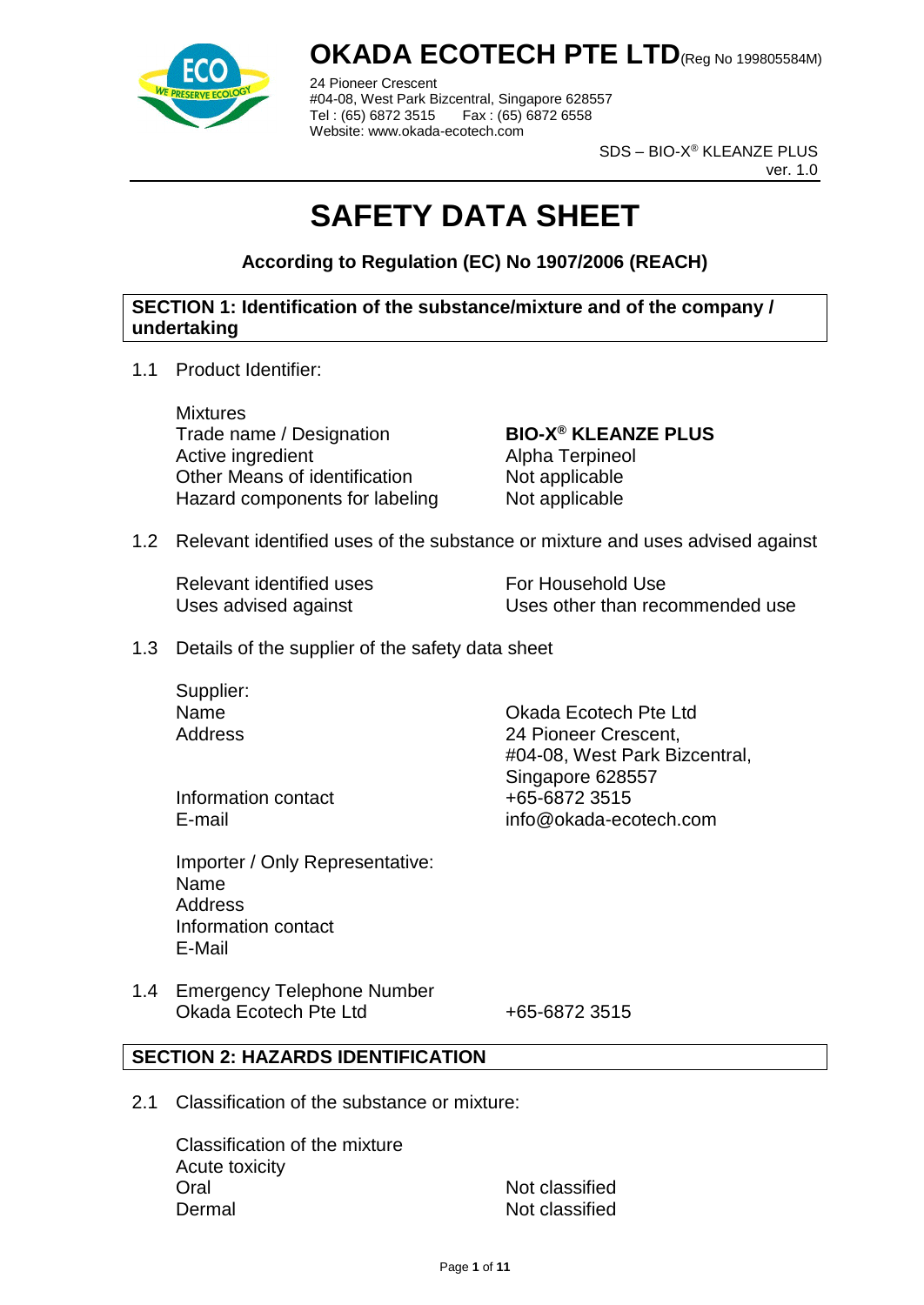

24 Pioneer Crescent #04-08, West Park Bizcentral, Singapore 628557 Fax : (65) 6872 6558 Website: www.okada-ecotech.com

> SDS – BIO-X® KLEANZE PLUS ver. 1.0

Inhalation (Dust) Not classified Skin corrosion/irritation Not classified Skin contact Non-irritating (Rabbit) Eye contact Slight (Rabbit)

Skin sensitization Not a sensitizer (Guinea Pig) Carcinogenicity **Not likely to be carcinogenic to** humans

Reproductive Toxicity Not Classified

Aquatic hazard Acute Category No data available Chronic Category No data available

2.2 Label elements

Labelling according to Regulation (EC) No 1272/2008 [CLP/GHS]

| Hazard pictograms<br>Signal word<br><b>Hazard statements</b>       | Not applicable<br>Not applicable<br><b>WHO HAZARD CLASSIFICATION -</b><br>Unlikely to Present Acute Hazard in<br>Normal Use |
|--------------------------------------------------------------------|-----------------------------------------------------------------------------------------------------------------------------|
| Precautionary statements                                           |                                                                                                                             |
| P <sub>210</sub>                                                   | Keep away from heat, hot surfaces,<br>sparks, open flames and other ignition<br>sources. No smoking.                        |
| P302+P352                                                          | IF ON SKIN: Wash with plenty of<br>water and soap.                                                                          |
| P301+P330+P331                                                     | IF SWALLOWED: Rinse mouth, Do<br>NOT induce vomiting.                                                                       |
| P304+P340                                                          | IF INHALED: Remove person to fresh<br>air and keep comfortable for<br>breathing.                                            |
| P305+P351+P338                                                     | IF IN EYES: Rinse cautiously with<br>water for several minutes. Remove<br>contact lenses, if present and easy to            |
| P <sub>501</sub>                                                   | do. Continue rinsing.<br>Dispose empty container according to<br>local rules                                                |
| Supplemental Hazard information:<br>Special rules for supplemental | Not applicable                                                                                                              |
| label elements for certain mixtures:<br>Additional labelling:      | Not applicable<br>Not applicable                                                                                            |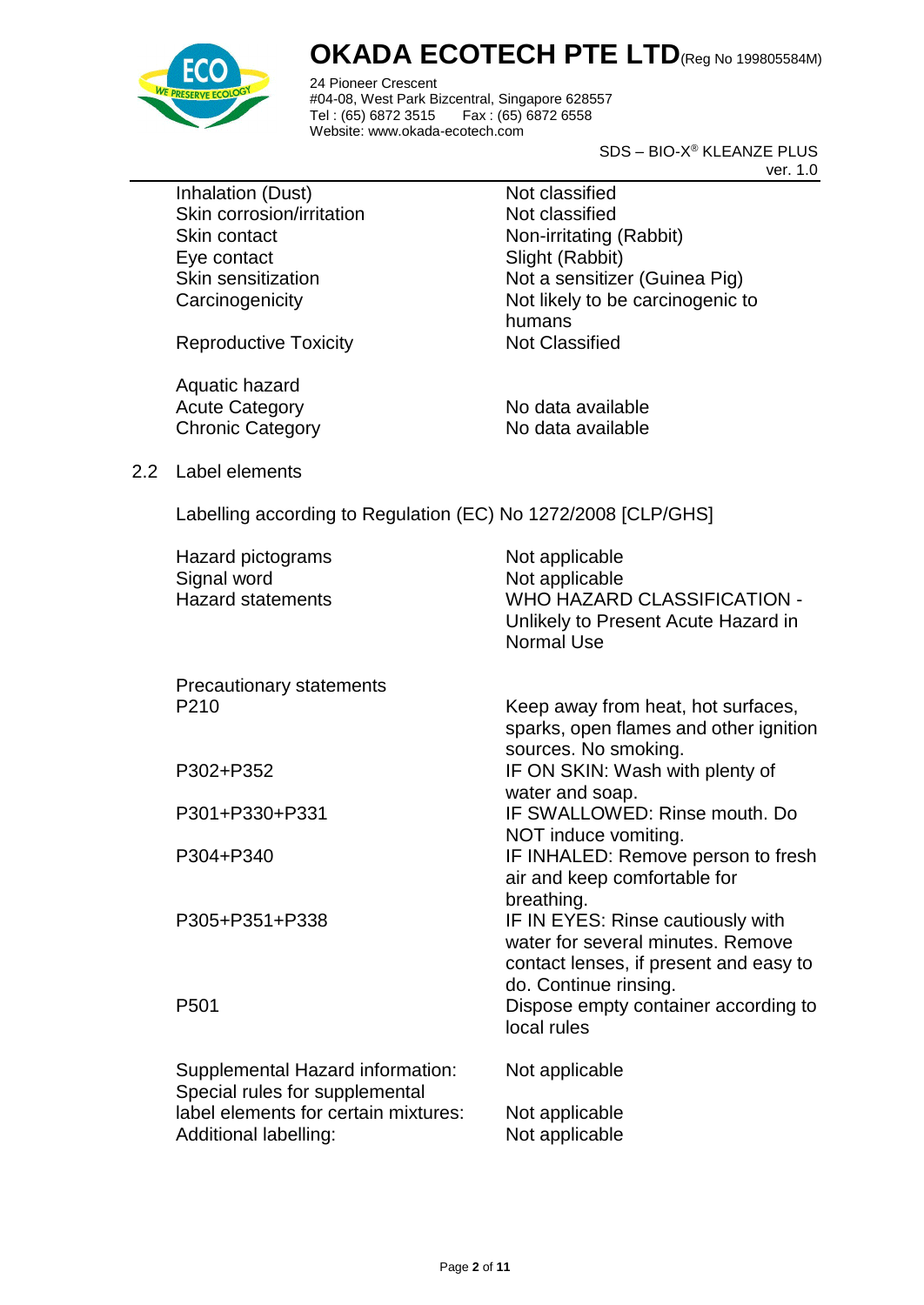

24 Pioneer Crescent #04-08, West Park Bizcentral, Singapore 628557 Tel: (65) 6872 3515 Website: www.okada-ecotech.com

> SDS – BIO-X® KLEANZE PLUS ver. 1.0

#### 2.3 Other hazards

Adverse physicochemical effects: Not applicable Adverse human health effects and symptoms: Not applicable Adverse environmental effects: Not applicable Other adverse hazards: Not applicable

#### **SECTION 3: COMPOSITION / INFORMATION ON INGREDIENTS**

3.1 Substances Not applicable

3.2 Mixtures

| <b>Substance</b>   | <b>CAS</b> | <b>INDEX</b> | EC No.                      | Concen             | <b>Classification</b>      | <b>SCL and/or</b> |
|--------------------|------------|--------------|-----------------------------|--------------------|----------------------------|-------------------|
| name               | No.        | No.          |                             | tration            | according                  | <b>M-factor</b>   |
|                    |            |              |                             |                    | <b>Regulation (EC) No.</b> |                   |
|                    |            |              |                             |                    | 1272 [CLP]                 |                   |
| Alpha              | 98-55-5    | N.A.         | 232-26<br>2.00 %<br>$8 - 1$ | Skin Irrit.2; H315 | No data available          |                   |
| Terpineol          |            |              |                             |                    | Eye Irrit.2; H319          |                   |
| Inert              |            |              |                             |                    |                            |                   |
| Ingredients &      | N.A.       | N.A.         | N.A.                        | 98.00 %            | N.A.                       | N.A.              |
| <b>Surfactants</b> |            |              |                             |                    |                            |                   |

Hazardous ingredients Not applicable

Description of the mixture **Milky** white aqueous emulsion

Additional information:

This mixture does not contain further substances fulfilling the criteria of hazard class "acute toxicity" according to CLP regulation.

#### **SECTION 4: FIRST AID MEASURES**

4.1 Description of first aid measures

General Information

Self-protection of the first aider Not applicable

Following inhalation **Remove victims from area of** exposure and move to fresh air Following skin contact Immediately wash with soap & water Following eye contact Flush eye immediately with steady running water for at least 15 mins Following ingestion **Drink plenty of water.** Do not induce vomiting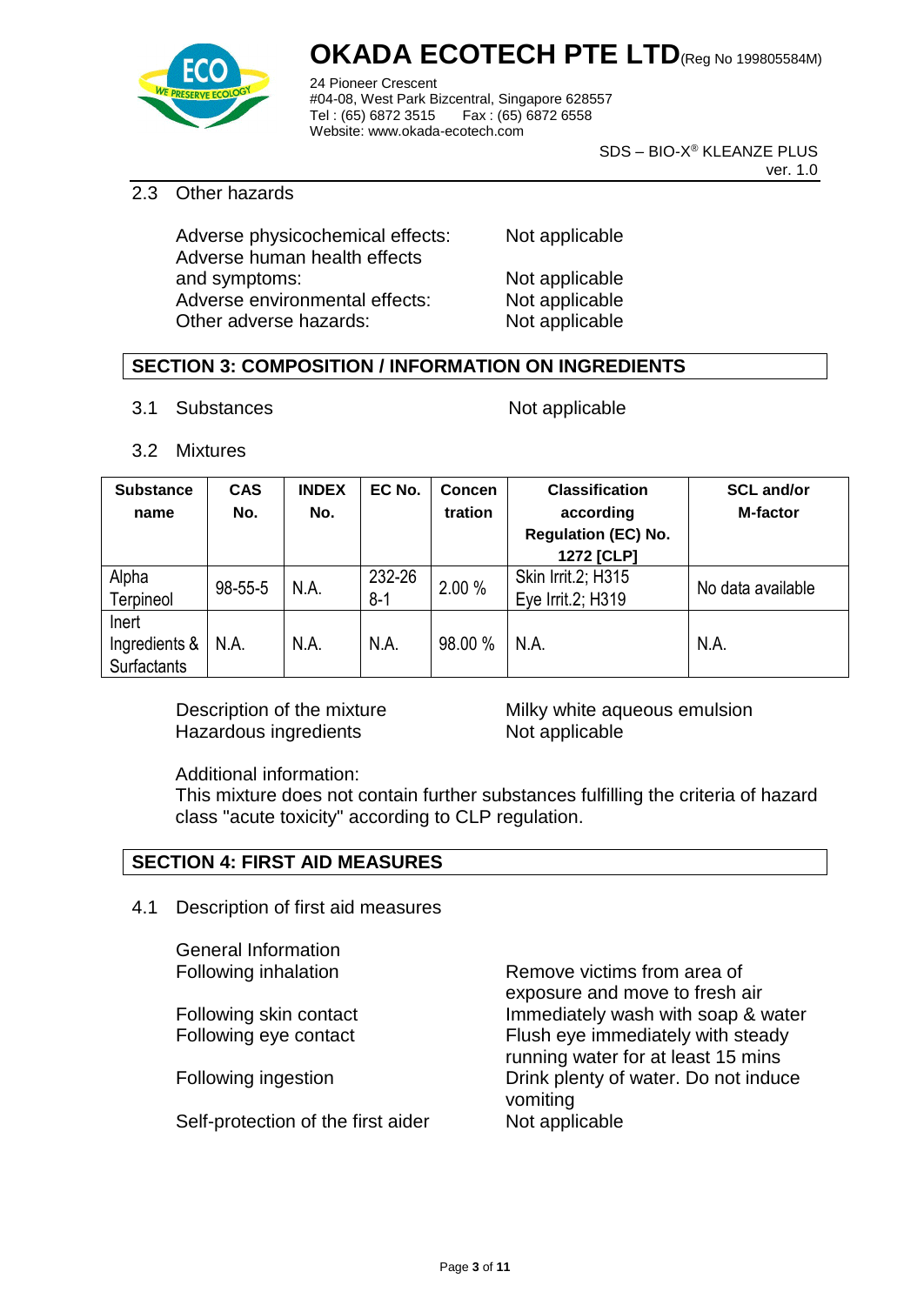

24 Pioneer Crescent #04-08, West Park Bizcentral, Singapore 628557 Fax : (65) 6872 6558 Website: www.okada-ecotech.com

> SDS – BIO-X® KLEANZE PLUS ver. 1.0

4.2 Most important symptoms and effects, both acute and delayed

Symptoms No data available Effects No data available

4.3 Indication of any immediate medical attention and special treatment needed

Special treatment No data available

Notes for the doctor Treat symptomatically

#### **SECTION 5: FIREFIGHTING MEASURES**

5.1 Extinguishing media

Suitable extinguishing media Not applicable (nonflammable) Unsuitable extinguishing media Not applicable

5.2 Special hazards arising from the substance or mixture

Hazardous combustion products None identified

5.3 Advice for fire-fighters

Firefighting Instructions Not applicable (nonflammable) Firefighting Equipment Not applicable (nonflammable)

#### **SECTION 6: ACCIDENTAL RELEASE MEASURES**

6.1 Personal precautions, protective equipment and emergency procedures

For non-emergency personnel

| Protective equipment<br><b>Emergency procedures</b> | Not applicable<br>Keep unnecessary and unprotected<br>personnel away. Wear appropriate<br>personal protective equipment as<br>specified in Section 8. Stop leak if<br>possible, without personal risk. |
|-----------------------------------------------------|--------------------------------------------------------------------------------------------------------------------------------------------------------------------------------------------------------|
| For emergency responders                            |                                                                                                                                                                                                        |
| Personal protective equipment                       | Use personal protection<br>recommended in Section 8.                                                                                                                                                   |
| 6.2 Environmental precautions                       | Not applicable                                                                                                                                                                                         |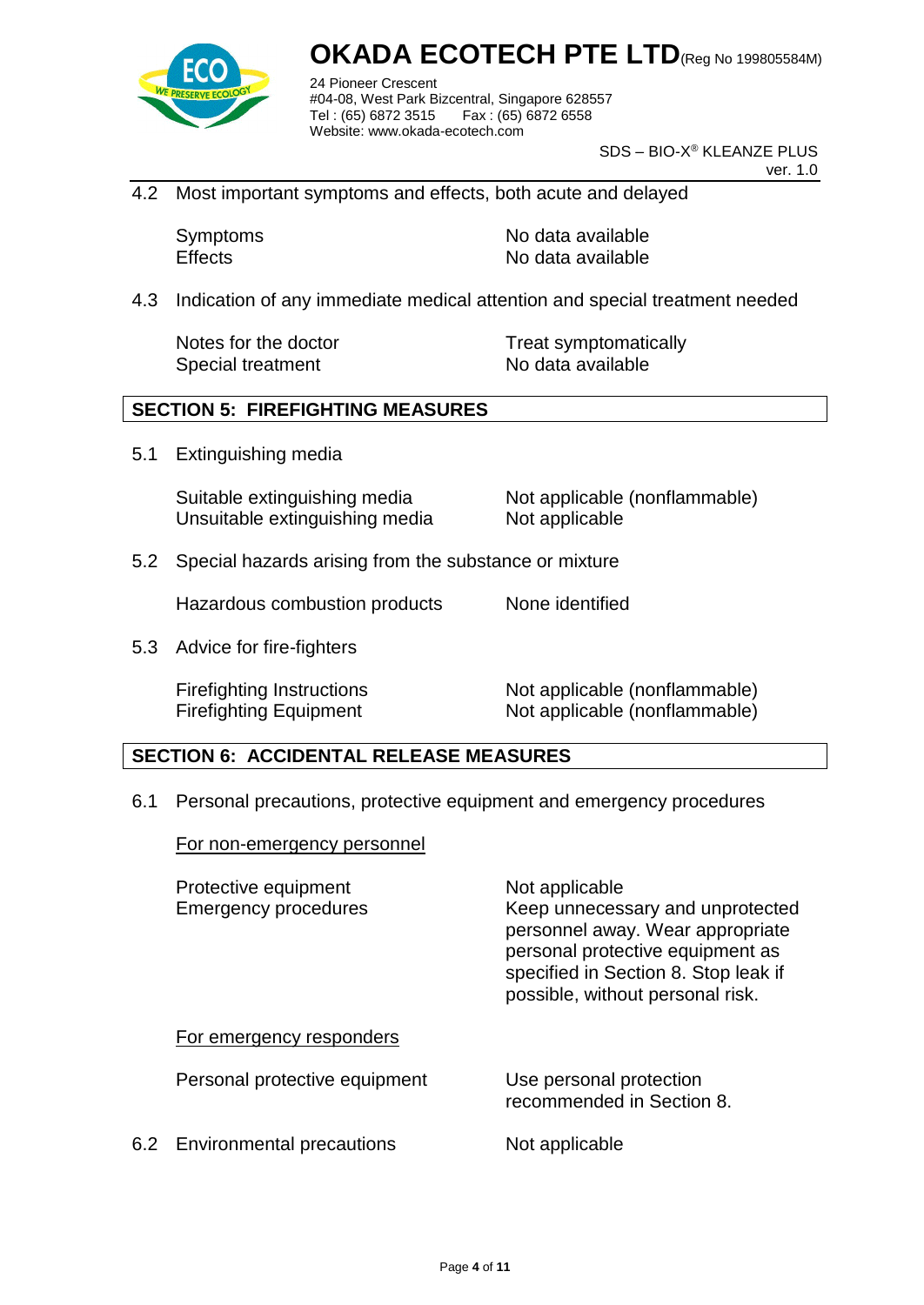

24 Pioneer Crescent #04-08, West Park Bizcentral, Singapore 628557 Fax: (65) 6872 6558 Website: www.okada-ecotech.com

> SDS – BIO-X® KLEANZE PLUS ver. 1.0

6.3 Methods and material for containment and cleaning up

For containment Prevent further leakage or spillage if safe to do so. For cleaning up **Hose off road surfaces to prevent** accident or slippery surface

6.4 Reference to other sections See Section 12

#### **SECTION 7: HANDLING & STORAGE**

7.1 Precautions for safe handling

Protective measures Advice on safe handling Not applicable Fire preventions Not applicable Aerosol and dust generation prevention Not applicable Environmental precautions Not applicable

Advice on general occupational hygiene Not applicable

7.2 Conditions for safe storage, including any incompatibilities

Packaging materials **PET** bottles

7.3 Specific end uses

Storage conditions Store in a cool, dry place, away from direct sunlight and high temperature.

Recommendations Keep out of reach of children. Keep container closed when not in use.

#### **SECTION 8: EXPOSURE CONTROLS / PERSONAL PROTECTION**

8.1 Control parameters

Occupational exposure limits No data available Biological limit values No data available Exposure limits at intended use No data available DNEL/PNEC-values No data available Risk management measures according to used control banding approach approach approach no ben't be a vailable

8.2 Exposure controls

Appropriate engineering controls General ventilation is adequate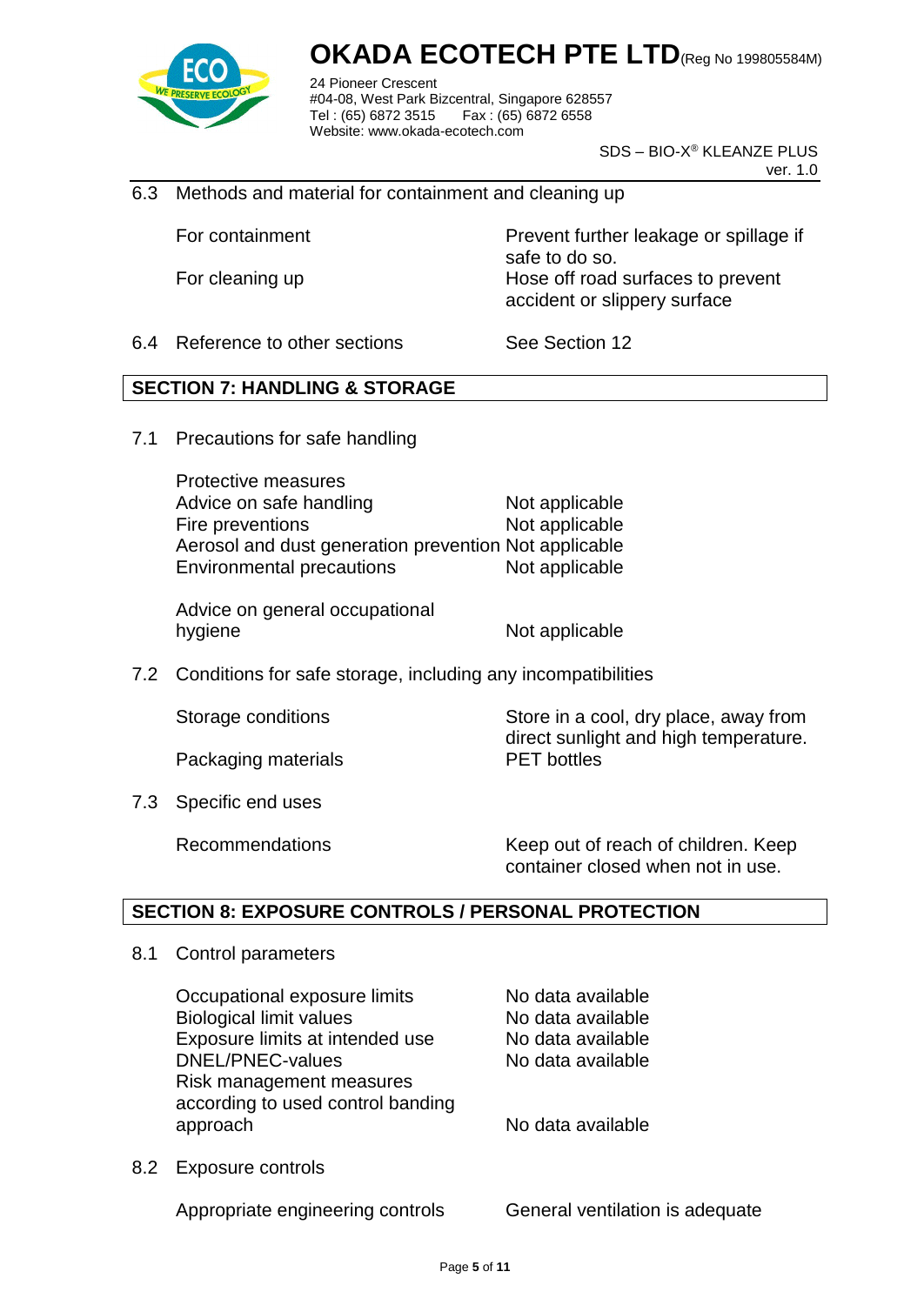

24 Pioneer Crescent #04-08, West Park Bizcentral, Singapore 628557 Fax: (65) 6872 6558 Website: www.okada-ecotech.com

> SDS – BIO-X® KLEANZE PLUS ver. 1.0

Personal protective equipment Eye / Face protection None normally required Skin protection None normally required Respiratory protection None normally required Thermal hazards Not applicable

8.2.3Environmental exposure controls

Consumer exposure control Not applicable

#### **SECTION 9: PHYSICAL & CHEMICAL PROPERTIES**

9.1 Information on basic physical and chemical properties

Appearance Appearance Aqueous emulsion Physical state Liquid Color Milky white Odor Pleasant pine Odor threshold Not applicable  $pH$  at 25 deg C 6.0  $\pm$  1.0 Melting point  $(^{\circ}C)$  Not applicable Freezing point (°C) 0°C Initial boiling point & boiling range (°C) Not applicable Flash point Not applicable Evaporation rate Not applicable Flammability (solid, gas) Not applicable Upper explosive limits Not applicable Lower explosive limits Not applicable Vapor pressure Not applicable Vapor density Not applicable Relative density 1.0 + 0.10 Solubility Completely soluble in water Partition coefficient: n-octanol/water Not applicable Auto-ignition temperature Not applicable Decomposition temperature Not applicable Viscosity (BF/LVT/#1/100rpm/30°C)  $5 \pm 2$  cps Explosive properties Not explosive Oxidizing properties Not oxidizing

#### **SECTION 10: STABILITY & REACTIVITY**

- 10.1 Reactivity **Not** applicable
- 10.2 Chemical stability Stable

10.3 Possibility of hazardous reactions No hazardous reaction when handled

and stored according to provisions.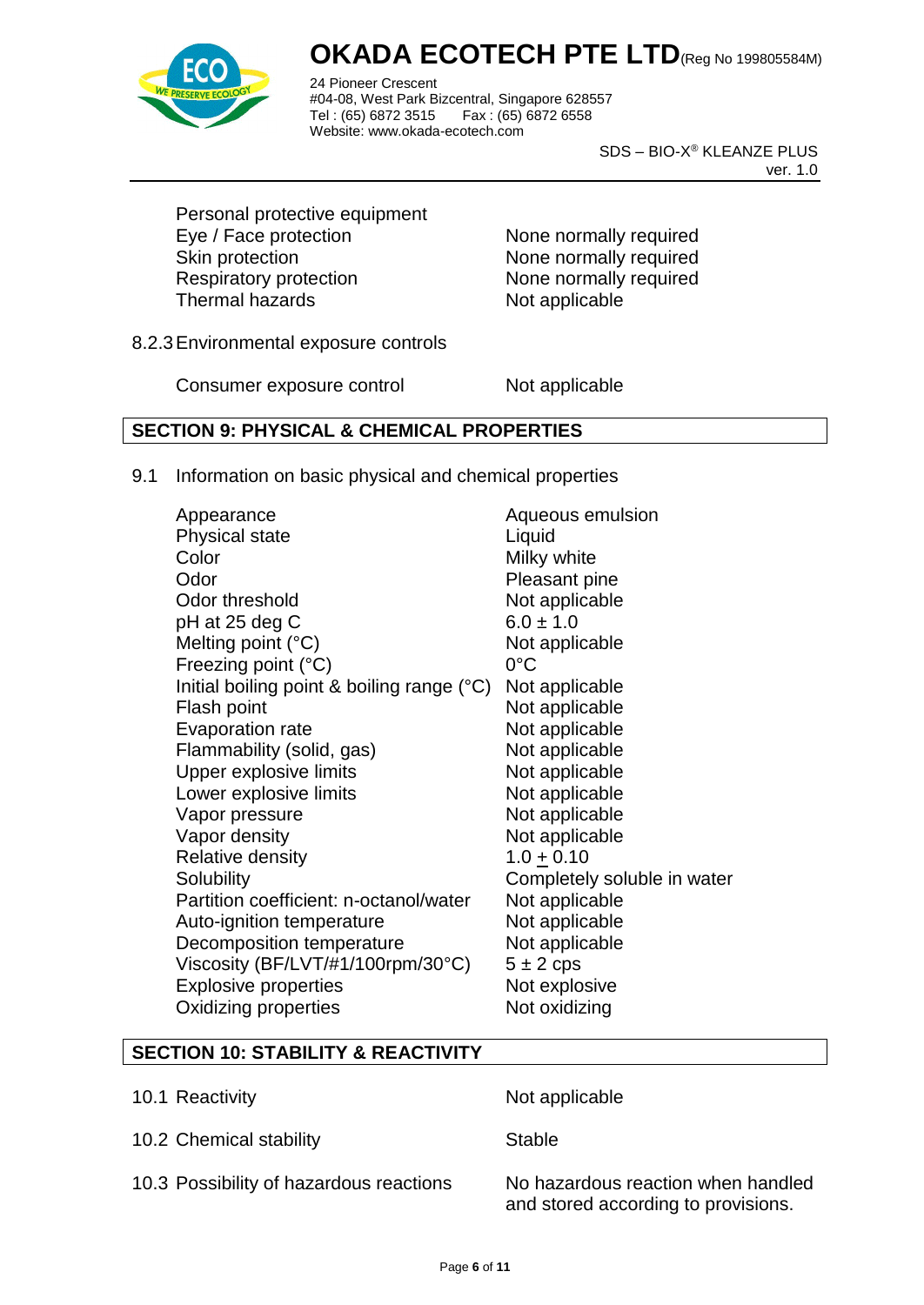

24 Pioneer Crescent #04-08, West Park Bizcentral, Singapore 628557 Fax : (65) 6872 6558 Website: www.okada-ecotech.com

> SDS – BIO-X® KLEANZE PLUS ver. 1.0

10.4 Conditions to avoid Excessive heat & prolong sunshine

10.5 Incompatible materials **Acids** Acids

10.6 Hazardous decomposition products Oxides of carbon.

Decomposition is very unlikely.

#### **SECTION 11: TOXICOLOGICAL INFORMATION**

11.1 Information on toxicological effects

#### **Mixtures**

Acute toxicity

Chronic Toxicity Carcinogenicity **No carcinogenicity** No carcinogenicity Mutagenicity Mutagenicity Momutagenicity

Oral LD<sup>50</sup> > 2,000 mg/kg (OECD 420 Guideline) Inhalation  $LC_{50} > 2.11$  mg/L air Dermal Absorption LD<sub>50</sub> > 2,000 mg/kg (OECD 434 Guideline)

Reproductive toxicity No reproductive effect

#### **SECTION 12: ECOLOGICAL INFORMATION**

The following classification and toxicological data are carried out according to the substance criteria (excluding biodegradation and bioaccumulation).

#### **Mixtures**

| 1) Effect on Honey Bees                                                 | <b>Harmless</b>                                     |
|-------------------------------------------------------------------------|-----------------------------------------------------|
| 2) Effect on Earthworm                                                  | $LC_{50}$ > 1000 mg/kg (safe)                       |
| 3) Effect on predators                                                  | <b>Harmless</b>                                     |
| 4) Hazard to soil microflora                                            | Non hazardous                                       |
| 5) Acute Daphnia Immobilization                                         | $EC_{50}$ > 1000 mg/L (safe)<br>$NOEL = 197.5$ mg/L |
| 6) Acute toxicity to fish (Rainbow Trout) $LC_{50} = 440$ mg/L (24 hrs) | $LC_{50} = 150$ mg/L (96 hrs)<br>$NOEC = 50$ mg/L   |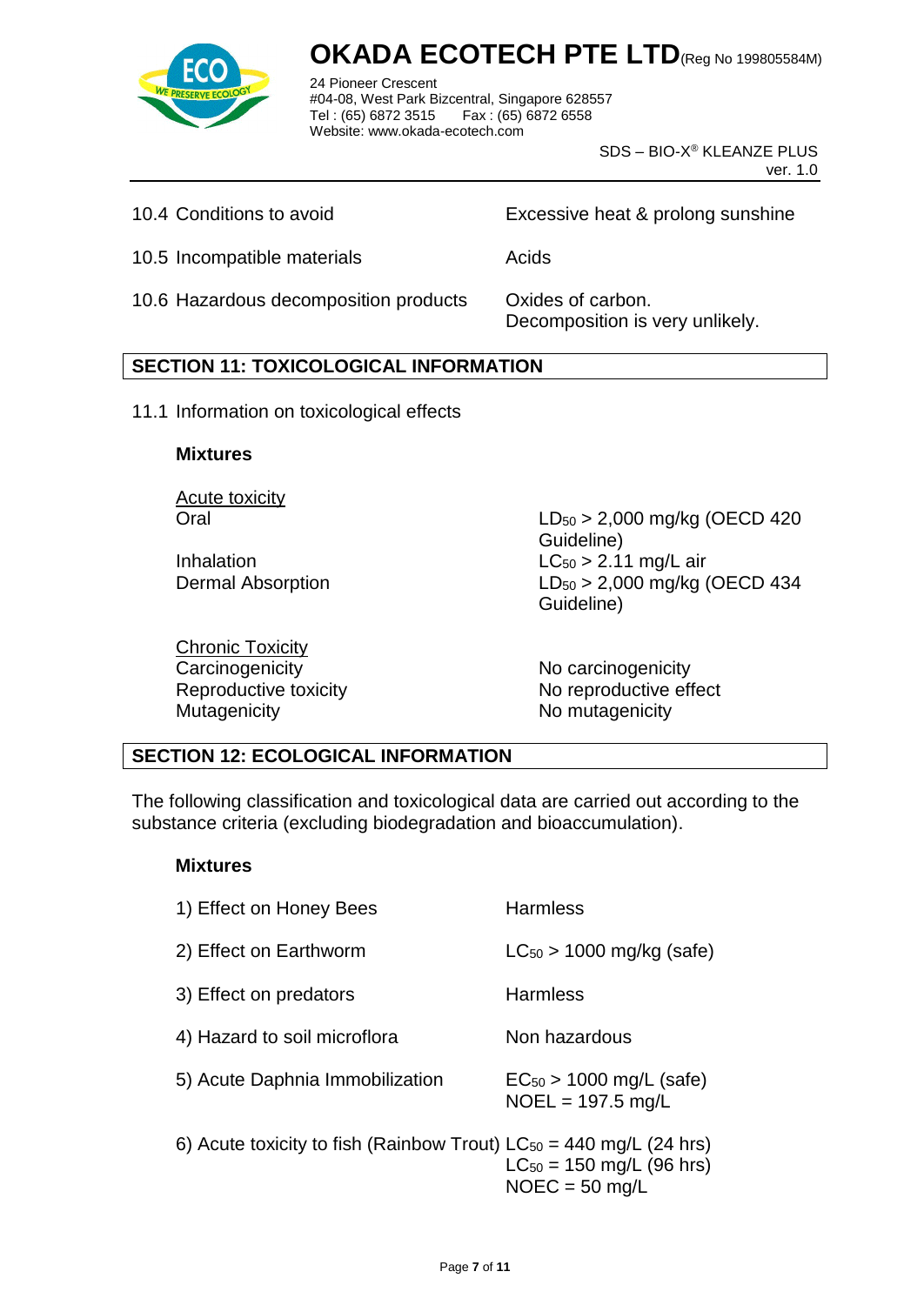

24 Pioneer Crescent #04-08, West Park Bizcentral, Singapore 628557 Fax : (65) 6872 6558 Website: www.okada-ecotech.com

SDS – BIO-X® KLEANZE PLUS

ver. 1.0

7) Algal Inhibition Test Non inhibitory/Non stimulant  $NOEC = 22$  mg/L

8) Metabolism in soil **Rapid decomposition in soil** 

9) Degradability in water Readily biodegradable in water

#### **SECTION 13: DISPOSAL CONSIDERATIONS**

13.1 Waste treatment methods

Directive 2008/98/EC (Waste Framework Directive) Waste must be disposed of in accordance with federal, state, local, national and international regulations.

Additional information Empty the container completely before disposal

#### **SECTION 14: TRANSPORT INFORMATION**

|                              | Land<br>transport<br>(ADR/RID) | <b>Inland</b><br>waterway<br>transport<br>(ADN) | Sea<br>transport<br>(IMDG) | Air transport<br>(ICAO-TI/<br>IATA-DGR) |
|------------------------------|--------------------------------|-------------------------------------------------|----------------------------|-----------------------------------------|
| UN No.<br>14.1               | N.A.                           | N.A.                                            | N.A.                       | N.A.                                    |
| 14.2 UN Proper shipping name | N.A.                           | N.A.                                            | N.A.                       | N.A.                                    |
| 14.3 Transport hazard        | N.A.                           | N.A.                                            | N.A.                       | N.A.                                    |
| class(es)                    |                                |                                                 |                            |                                         |
| Hazard label(s)              | N.A.                           | N.A.                                            | N.A.                       | N.A.                                    |
| Packing group<br>14.4        | N.A.                           | N.A.                                            | N.A.                       | <b>N.A.</b>                             |
| 14.5 Environmental hazards   | N.A.                           | N.A.                                            | N.A.                       | N.A.                                    |

Shipping Information Not Regulated By IATA

14.6 Special precautions for user

Make sure that the containers have no puncture or leakage. Avoid rough handling and dropping. Prevent collapse of cargo piles.

14.7 Transport in bulk according to Annex II of MARPOL 73/78 and the IBC Code

Additional information Not applicable

#### **SECTION 15: REGULATORY INFORMATION**

15.1 Safety, health and environmental regulations/legislation specific for the substance or mixture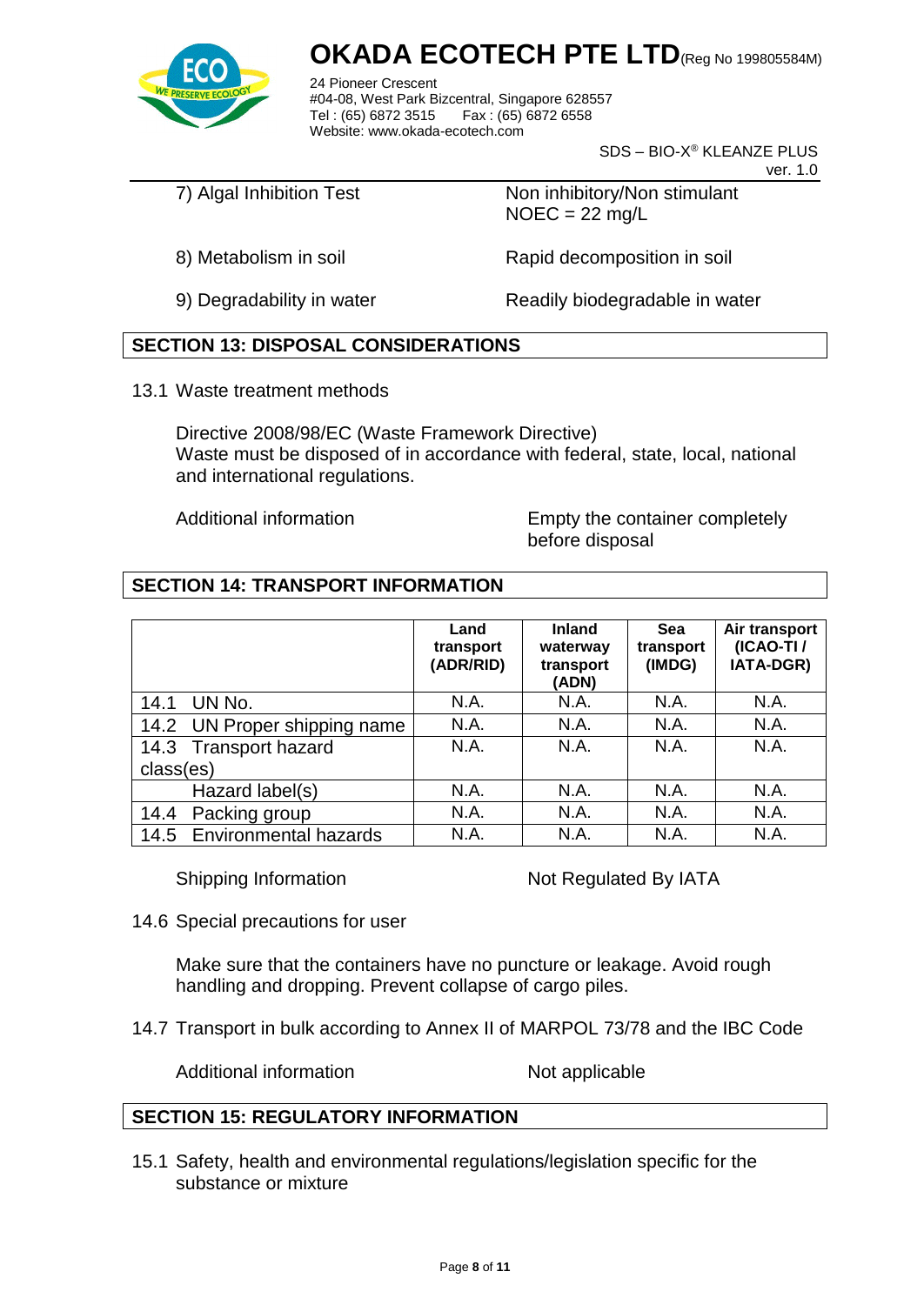

24 Pioneer Crescent #04-08, West Park Bizcentral, Singapore 628557 Fax : (65) 6872 6558 Website: www.okada-ecotech.com

> SDS – BIO-X® KLEANZE PLUS ver. 1.0

EU regulations Authorizations and/or restrictions on use See Section 1

Other EU regulations Not applicable

National regulations None

15.2 Chemical safety Assessment

For this substance & mixture, a chemical safety assessment is not required.

#### **SECTION 16: OTHER INFORMATION**

| 16.1 | Indication of changes: | Any changes to the SDS compared to previous    |
|------|------------------------|------------------------------------------------|
|      |                        | versions are highlighted with background color |
|      |                        | on the concerned content.                      |

#### 16.2 Abbreviations and acronyms:

| <b>CAS</b><br><b>DNEL</b> | <b>Chemical Abstract Service</b><br>Derivative No Effect Level |
|---------------------------|----------------------------------------------------------------|
| EC                        | <b>European Community</b>                                      |
| <b>EINECS</b>             | European Inventory of Existing Chemical<br><b>Substances</b>   |
| <b>OECD</b>               | The Organization for Economic Cooperation<br>and Development   |
| <b>MSHA</b>               | Mine Safety Health Administration                              |
| <b>NIOSH</b>              | National Institute of Occupational Safety &<br>Health          |
| <b>OEL</b>                | Occupational Exposure Limit                                    |
| <b>PBT</b>                | Persistent, Bioaccumulative, Toxic                             |
| <b>NOEC</b>               | No Observed Effect Concentration                               |
| <b>NOEL</b>               | No Observed Effect Level                                       |
| <b>NOAEL</b>              | No Observed Adverse Effect Level                               |
| <b>PNEC</b>               | <b>Predicted No Effect Concentration</b>                       |
| <b>SCOEL</b>              | Scientific Committee on Occupational Exposure<br>Limits        |
| <b>TLV</b>                | Threshold Limit Value                                          |
| TWA                       | <b>Time Weighted Average</b>                                   |
| vPvB                      | Very Persistent, Very Bioaccumulative<br><b>Weight Percent</b> |

16.3 Key literature references and sources for data

Hazard phrase(s) referenced in section 2:

| H <sub>350</sub> | May cause cancer.            |
|------------------|------------------------------|
| H <sub>351</sub> | Suspected of causing cancer. |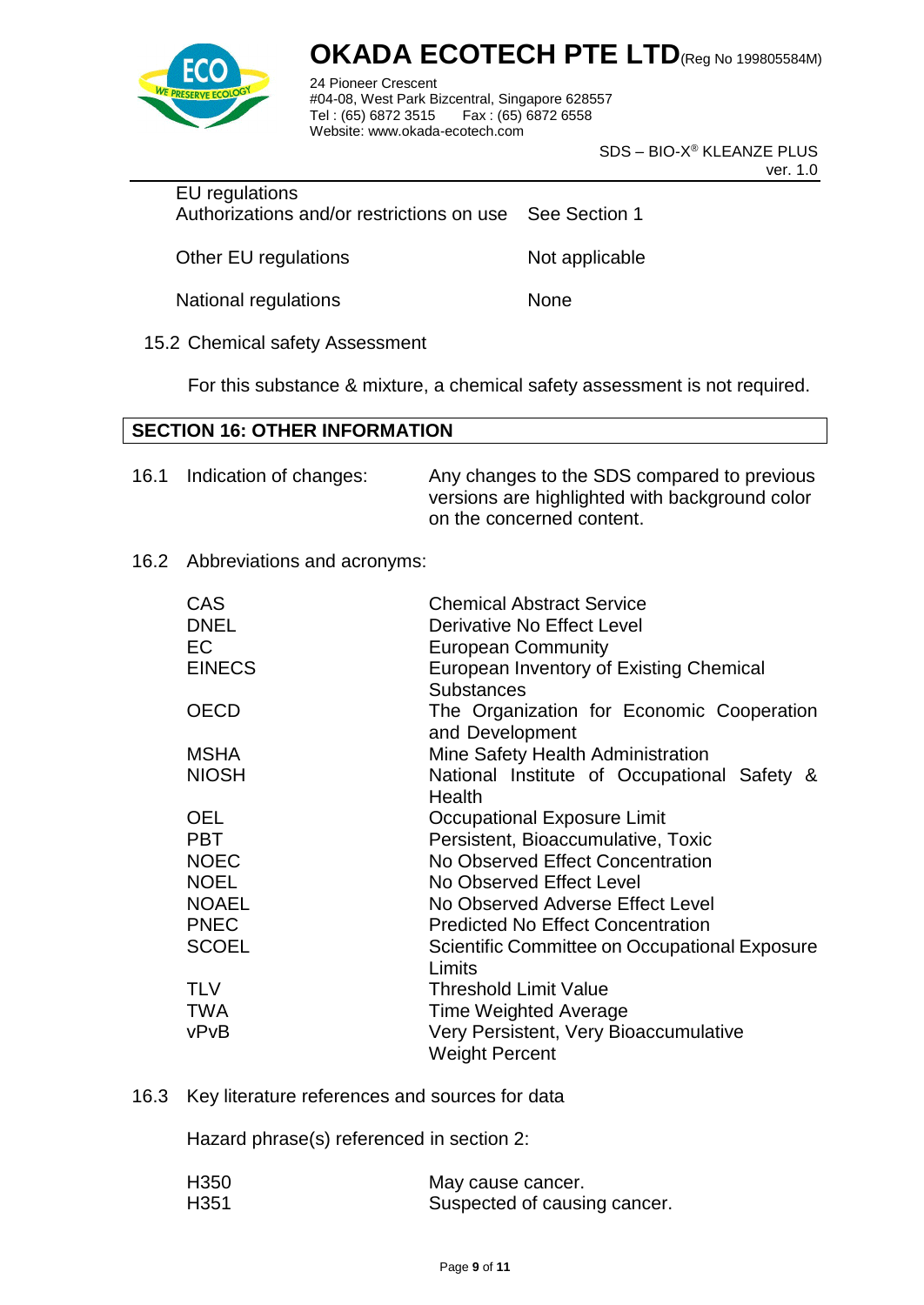

24 Pioneer Crescent #04-08, West Park Bizcentral, Singapore 628557 Tel : (65) 6872 3515 Fax : (65) 6872 6558 Website: www.okada-ecotech.com

> SDS – BIO-X® KLEANZE PLUS ver. 1.0

| H <sub>225</sub> | Highly flammable liquid and vapour                   |
|------------------|------------------------------------------------------|
| H301+H311+H331   | Toxic if swallowed, in contact with skin or if       |
|                  | inhaled                                              |
| H <sub>302</sub> | Harmful if swallowed                                 |
| H <sub>304</sub> | May be fatal if swallowed and enters airways         |
| H311             | Toxic in contact with skin                           |
| H315             | Causes skin irritation                               |
| H317             | May cause an allergic skin reaction                  |
| H318             | Causes serious eye damage                            |
| H319             | Causes serious eye irritation                        |
| H331             | Toxic if inhaled                                     |
| H332             | Harmful if inhaled                                   |
| H336             | May cause drowsiness or dizziness                    |
| <b>H360D</b>     | May damage the unborn child.                         |
| H <sub>362</sub> | May cause harm to breast-fed children                |
| H372             | Causes damage to organs through prolonged            |
|                  | or repeated exposure                                 |
| H373             | May cause damage to organs through                   |
|                  | prolonged or repeated exposure                       |
| H400             | Very toxic to aquatic life                           |
| H410             | Very toxic to aquatic life with long lasting effects |
| H411             | Toxic to aquatic life with long lasting effects      |

Precautionary Statements referenced in section 2:

| Prevention:                 |                                                                                                 |
|-----------------------------|-------------------------------------------------------------------------------------------------|
| P <sub>210</sub>            | Keep away from heat, hot surfaces, sparks,<br>open flames and other ignition sources. No        |
| P <sub>280</sub>            | smoking.<br>Wear protective gloves/protective clothing/eye<br>protection/face protection.       |
| Response:                   |                                                                                                 |
| P302+P352<br>P301+P330+P331 | If on skin: Wash with plenty of water.<br>IF SWALLOWED: Rinse mouth. Do NOT<br>induce vomiting. |
| P304+P340                   | IF INHALED: Remove person to fresh air and<br>keep comfortable for breathing.                   |
| P391                        | Collect spillage.                                                                               |
| Storage:                    |                                                                                                 |
| P403+P233                   | Store in a well-ventilated place. Keep container<br>tightly closed.                             |
| P403+P235                   | Store in a well-ventilated place. Keep cool.                                                    |